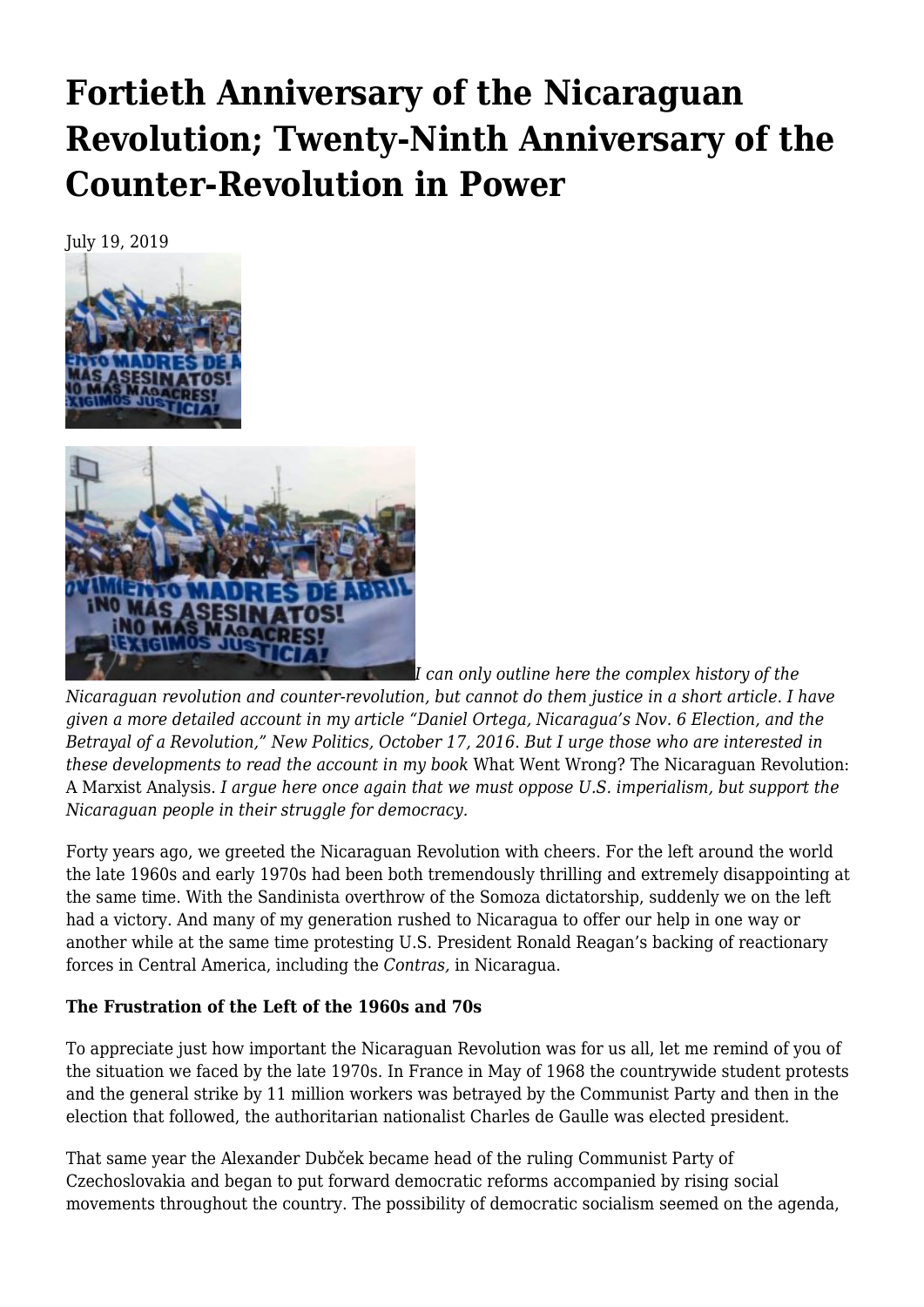but then Leonid Brezhnev, general secretary of the Communist Party and President of the Supreme Soviet, sent Russian tanks to invade Czechoslovakia and crush the movement.

And in Mexico in 1968, national movement for democracy, initiated by students but with massive public support, was crushed when President Gustavo Díaz Ordaz sent police and soldiers to repress a large demonstration at Tlaltelolco, the Plaza of Three Cultures, in Mexico City. Police killed hundreds, arrested over 1,300 and followed up with further repression of the pro-democracy movement.

The "Hot Autumn" of 1969-1970 in Italy, which saw over 400 strikes in the northern industrial region, but the Christian Democrats won the largest plurality in the 1972 election.

In Portugal, the Carnation Revolution of 1975, led by young military officers, overthrew fascist government of Marcello Caetano and brought liberation to Portugal's African colonies, Angola and Mozambique, where African revolutionaries had been fighting for independence. The young officers, far left political parties, and workers' organizations fought for socialism, but in 1976 the moderate social democrat, Mario Soares of the Socialist Party was elected president, saving capitalism.

In the United States the civil rights movement and the anti-war movement declined and then virtually disappeared by 1975 and the women's movement lasted only a few years longer. The great U.S. strike wave of the late 1960s reached its apogee in 1970 then with the recession of 1974-75 went into a steep decline as the period called "deindustrialization" began, with the wide spread closing of steel mills, auto plants, and other industrial facilities. With the election of President Ronald Reagan politics and the culture generally shifted to the right. By the late 1970s it seemed that the post-war world, the capitalist West and the Communist East, were returning to Cold War normality. Pessimism began to engulf the left.

And then came Nicaragua. *¡Que Viva Nicaragua, Libre y Socialista*!

### **A Revolutionary Organization and a Popular Rebellion**

The Nicaraguan Revolution was a tremendous victory over imperialism. Imperial powers—Spain, Great Britain, and the United States—had long dominated the small nation of Nicaragua. With its victory in the Spanish-American War in 1898, the United States took control of the Caribbean and Central America, using its economic and military power to install governments that would do its bidding. Whenever that failed the United States would invade and occupation nations in that region, such as Haiti from 1915-1934 and Nicaragua from 1912-1933. Augusto César Sandino, a mystic, patriot, and radical, led a rag-tag army that heroically fought the U.S. Marines until they were withdrawn in 1933.

In the early 1930s, President Franklin D. Roosevelt, concerned about the developing world war in Europe and about America's image, initiated the Good Neighbor Policy that ended U.S. military occupations in the Western Hemisphere. But the United States Marines left in its place pro-American governments and new military forces. In Nicaragua the Marines trained a new military force, the National Guard and chose Anastasio Somoza García to be its commander. Through a combination of elections and coups Somoza García made himself the heard of the government in 1936.

Elements of the Liberal and Conservative parties at times opposed Somoza, and in 1936 a patriot assassinated him, but he was succeeded by his two sons, Luis Somoza deBayle and Anastasio Somoza deBayle, establishing a dynastic dictatorship that lasted form 1936 to 1979. In the early 1960s a small revolutionary group that had come out of the pro-USSR Communist Party and was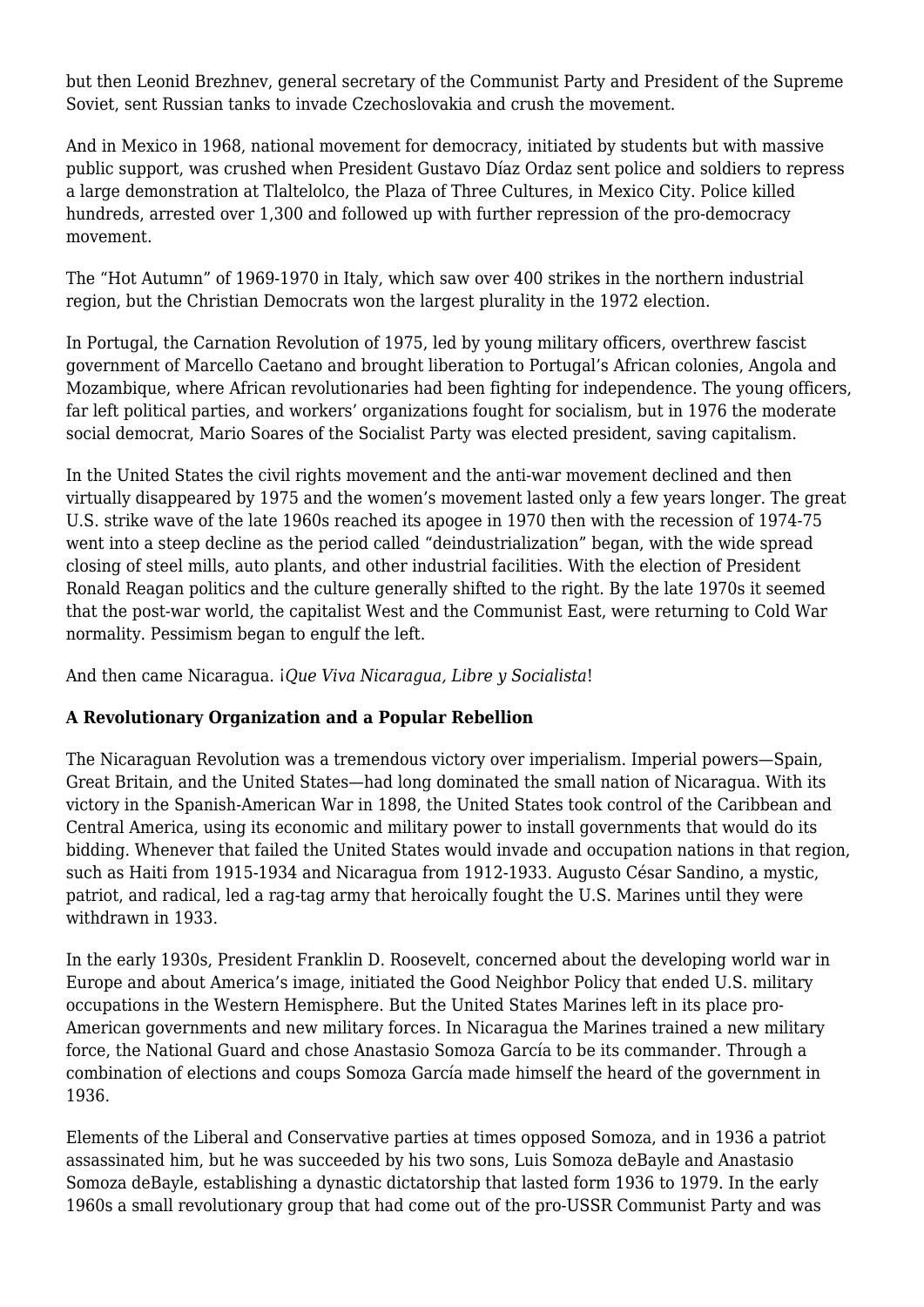influence by both Sandino and the Cuban Revolution created the *Frente Sandinista de Liberación Nacional* (Sandinista Front for National Liberation or FSLN) with the goal of overthrowing Somoza.

For years the FSLN courageously pursued a combination of rural guerrilla warfare and spectacular urban kidnappings, though without success, with many young revolutionaries sick and starving in the mountains, dying in combat or captured and tortured. Then in the mid-1970s, Daniel Ortega, one of the Sandinista leaders, proposed a new strategy, a combination of alliances with Nicaraguan middle class forces, support from a wide variety of European and Latin American governments left, right, and center, and the creation of a real army that would coordinate with local groups in a national uprising. As the FSLN strategy gained ground, the fighting became fierce on the ground and the Nicaraguan air force bombed working class communities. Somoza deBayle was willing to bomb his own country into oblivion in order to stay in power. But on July 19, 1979 Somoza and his entourage fled and the Sandinstas took power.

Throughout Latin America and around the world, there were cheers for Nicaragua, even as we soon recognized that a tiny nation of three million people could only be successful in winning their freedom in the context of a broader revolutionary movement. We worked to support not only the Nicaraguan revolution, but also the revolutionary movement in in Guatemala and El Salvador, hoping to see victories there too and the creation of a United Socialist States of Central America, which with broader Latin American and European backing might be able to survive the inevitable attacks from the United States.

### **The FSLN in Power**

The Sandinistas had presumed that they would take power in coalition with more conservative political parties, but virtually all-political organization had collapsed. The FSLN created a *Junta de Gobierno,* a governing committee of five made up of two businesspeople, two known Sandinistas, and a fifth supposedly neutral member who was actually also a secret Sandinista. When the conservative businessmen resigned from the *Junta,* the Sandinista nine-man Sandinista directorate became the rulers of the country. The *Junta de Gobierno* created a kind of parliament in the form of a *Conseo de Estado,* though virtually all of its members were made up of Sandinista-led mass organizations.

In a party meeting, the Sandinistas pledge to create a Cuban-style government and to join the Communist camp, but publicly they called for political pluralism, a mixed economy, and nonalignment. In any case, the continued presence in Nicaragua of large landowners and businesspeople as well as the reviving Conservative and Liberal parties, and even small leftist opposition parties, made it impossible to create the one-party state the FSLN desired.

The Sandinistas began their government by mobilizing young to carry out spectacular literacy and health campaigns and drawing up plans for other social programs, but the *Contra* war that began in 1981, organized and financed by the United States made it impossible for the FSLN government to pursue its plans. At the same time, mistakes by the Sandinistas led some peasants who were denied titles to their land and some indigenous people who felt their autonomy was threatened, to join the *Contras.* Under pressure from the United States and European governments, the FSLN government held its first elections in 1985, with Daniel Ortega being elected president after the rightwing candidate withdrew at the suggestion of the U.S. government.

To continue to fight the violent attack, which was financed and supplied by the United States, Ortega's government initiated conscription. The draft too turned many Nicaraguans against the government. The U.S. *Contra* war finally work down the Nicaraguan people, led them to reject the FSLN government, and to vote for the U.S.-backed candidate Violeta Chamorro, a political novice,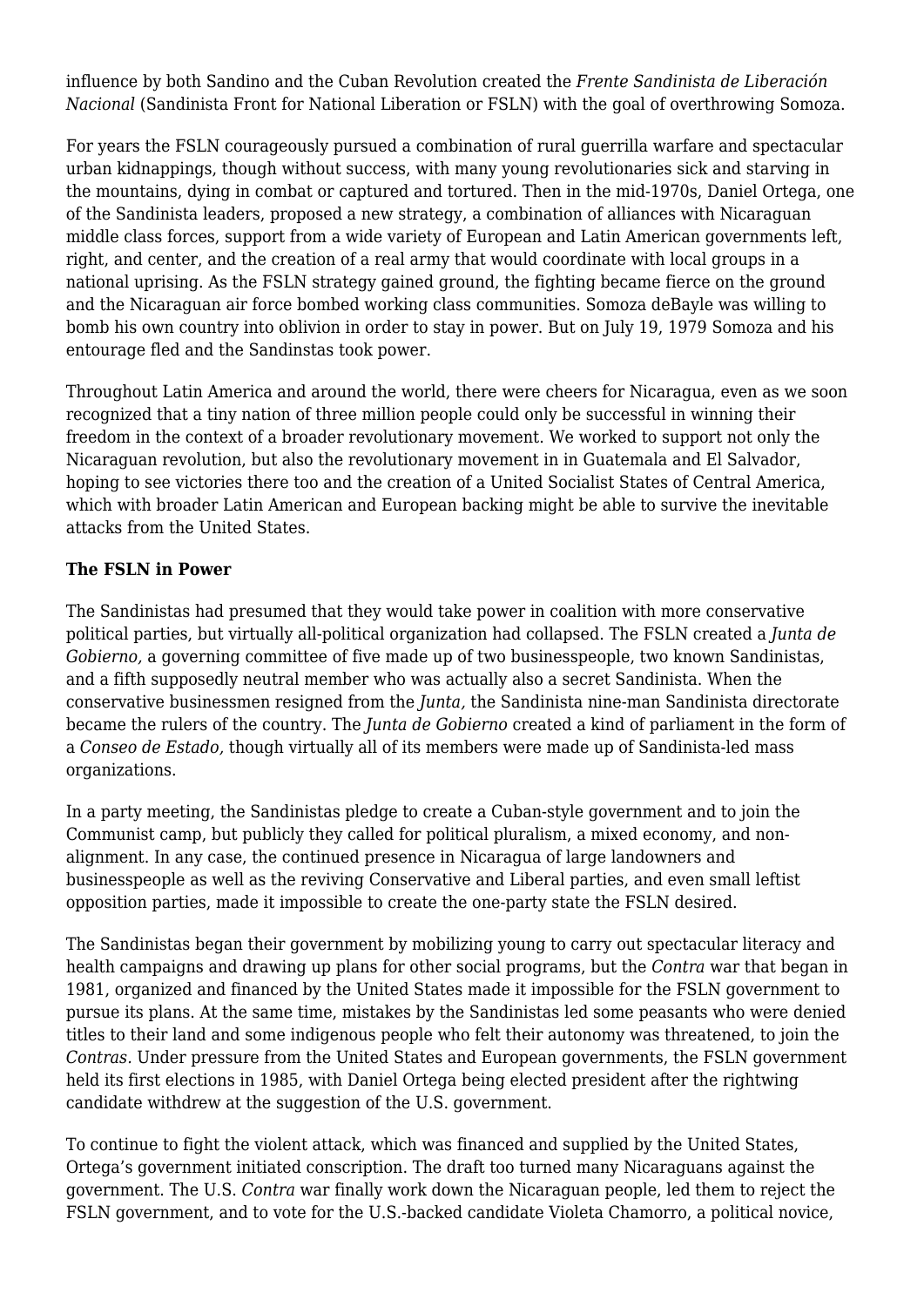for president at the head of coalition that stretched from the Communists to the Conservatives.

### **Counter-Revolution**

Immediately upon her election to the presidency, Chamorro's coalition collapsed, but she still controlled the executive branch, which maintained connections to the United States, European governments, and international financial institutions. Daniel Ortega for his part led the Sandinista delegation in parliament and the mass organizations of workers, peasants, and women, while his brother Humberto Ortega headed the Nicaraguan Army. With both Ortega and Chamorro frustrated in their attempts to govern, Chamorro's son-in-law, Antonio Lacayo negotiated a deal with the Ortega brothers: behind the façade of the legal institutions, the three of them would run the country. So began the counter-revolution in Nicaragua.

In fact, the counter-revolution had begun just before Chamorro put on the presidential sash. The Sandinista leaders had distributed state property to various FSLN mass organizations, theoretically to protect it from confiscation by the right, but had also distributed a good deal of real estate to themselves in what came to be called the *piñata.* During the Chamorro presidency and then under presidents Arnoldo Alemán Daniel Ortega and the FSLN continued to make deals with the former political allies of Somoza, most shamefully protecting Alemán who was guilty of corruption as long as he would protect Ortega who was accused by his stepdaughter of sexual abuse. Ortega's power also survived the more right-wing but also less politically adroit presidency of *somocista* Enrique Bolaños.

During the years between 1990 and 2006, Ortega and his wife Rosario Murillo completely transformed the Sandinista Front for National Liberation from the Cuban-inspired revolutionary group that it had been into a bourgeois political party whose principal function was electoral politics. Whatever revolutionary ideals had initially inspired Ortega and his comrades, during those years they sloughed them off. One after another former Sandinista *comandantes* began to resign from the party, some creating social democratic or socialist opposition groups. But Ortega's political machine, perfectly willing to use its goon squads against political opponents, maintained itself in power.

Elected by a plurality, Ortega became president for a second time in 2007, and was reelected in 2011 and 2016. To win theses election, Ortega and Murillo had established an alliance with the rightwing of the Catholic Church, themselves marrying in the church, and then after Ortega's election they pushed through the legislature one of the most draconian anti-abortion laws on the planet. Murillo launched a fierce attack on Nicaraguan feminist organizations, arguing that feminism was an imperialist project.

During his post-revolutionary years as president, Ortega formed ties to Nicaraguan capitalists, , for example, working with them to prevent independent union organization in the country's maquiladoras. With Nicaragua unable to provide jobs for all, the government facilitated Nicaraguan migration to work in Costa Rica. While regularly condemning U.S. imperialism, Ortega negotiated relationships with the U.S. military and the U.S. Drug Enforcement Administration. At the same time, President Hugo Chávez of Venezuela provided Ortega with petroleum and Alba, Chávez's development bank also provide millions in grants, personally controlled by Ortega.

Under Ortega and Murillo, Nicaragua's government came to function much like that of Mayor Richard J. Daley in Chicago in the 1950s and 1960s, or like that of Mexico under the Institutional Revolutionary Party (PRI) from the 1930s to the 2000s. The Ortega political machine used its control of jobs and the social welfare system to win elections, though hooliganism was employed when necessary. Ortega controlled not only the executive branch, but also the legislature, and the